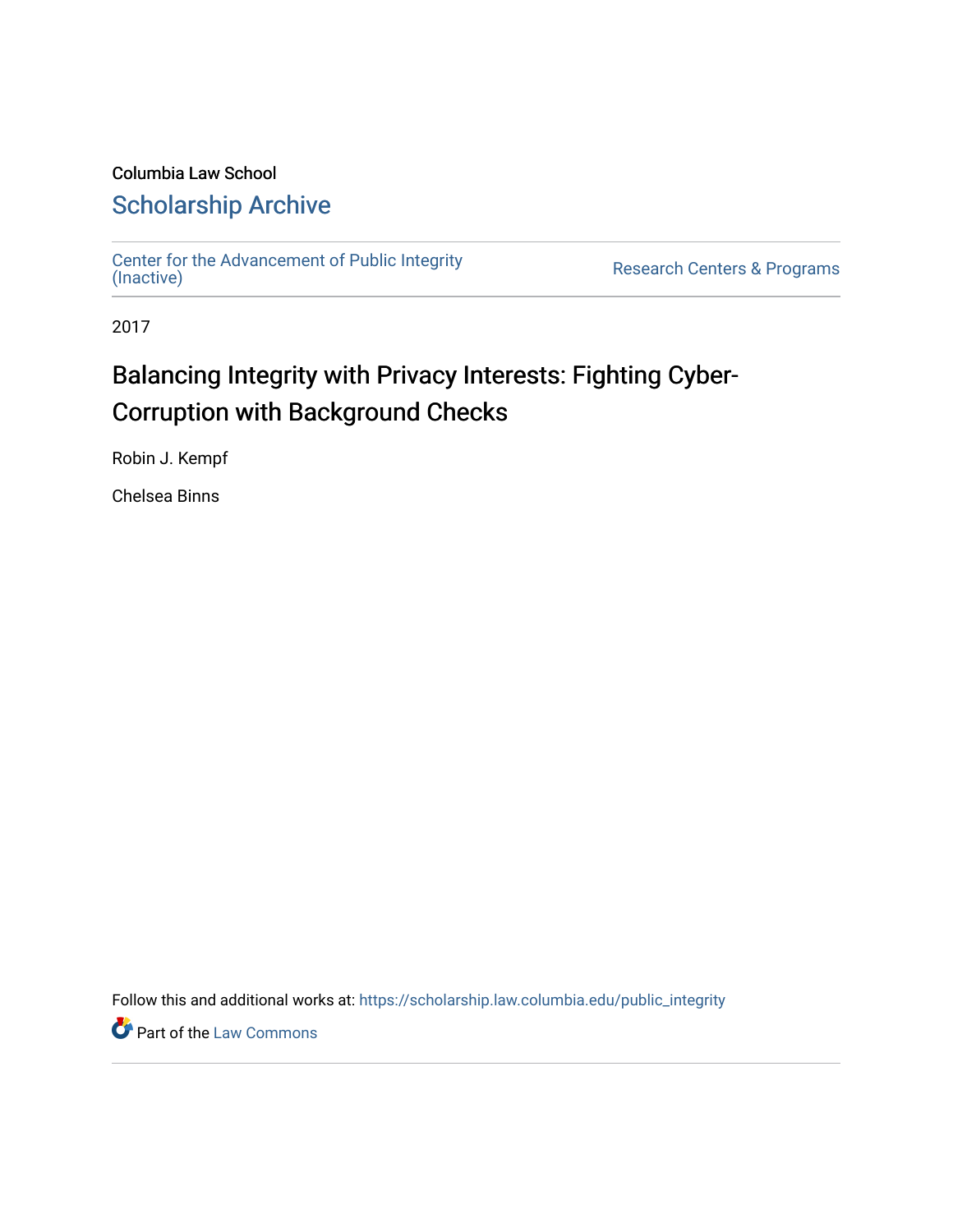# **Balancing Integrity with Privacy Interests:**

Fighting Cyber-Corruption with Background Checks

Cybercrime is a serious threat to the public sector, especially as more of the public's business is automated. In recent years, [malicious actors have successfully infiltrated systems](https://www.washingtonpost.com/world/nationalsecurity/chinese-government-has-arrested-hackers-suspected-of-breaching-opmdatabase/2015/12/02/0295b918-990c-11e5-8917-653b65c809eb_story.html) at the U.S. Department of Defense, the Navy, and the Environmental Protection Agency. Yet despite all the media attention on external hackers, especially those coming from foreign countries, employees remain the biggest cyber risk to governments. While background checks may promote employee integrity among those in public service, privacy concerns exist. This brief discusses how

#### **Authors: Robin J. Kempf and Chelsea Binns**

Robin J. Kempf has been an Assistant Professor at the John Jay College of Criminal Justice, City University of New York since Fall 2014. She teaches in the Public Management Department.

Chelsea Binns is an assistant professor of criminal justice, legal studies, and homeland security at St. John's University.

background checks are utilized to mitigate employee risk of cybercrime in the financial industry. The practices of this heavily regulated industry serve as an ideal example for the public sector, which is increasingly targeted by a highly dangerous form of public corruption: internal cybercriminals.

#### **Introduction**

Workers in the United States are [estimated to be responsible for 80 million cybercrimes each year](https://hbr.org/2014/09/the-danger-from-within) against their own employers. In the public sector alone, [employees perpetrate over half of all cybercrimes,](https://www-01.ibm.com/common/ssi/cgi-bin/ssialias?htmlfid=SEW03073USEN) including cyberespionage, which is now [the most common attack in the public sector.](http://www.verizonenterprise.com/verizon-insights-lab/dbir/2017/) Such cyberespionage attacks are facilitated with "spearphishing" emails that steal electronic data. In 2016, Charles Harvey Eccleston, a former Department of Energy (DOE) worker, was arrested after pursuing a spear-phishing cyberattack against fellow DOE employees. Eccleston also attempted to [sell top secret DOE data](https://www.justice.gov/usao-dc/pr/former-us-nuclear-regulatory-commission-employee-sentenced-prison-attempted-spear) to an undercover operative. The risk of employee-perpetrated cybercrime is something public managers must take seriously.

One method used to proactively reduce the risk of corruption – whether cybercrime, embezzlement, or other corrupt acts – is to perform background checks on job applicants; however, overly intrusive background checks may compromise applicants' rights to privacy. Further, employers run the risk of perpetuating discrimination against disadvantaged applicants. It can be challenging to balance those competing considerations, especially when hiring public sector workers who will have access to sensitive computerized information.

For lessons on how to balance these competing interests, we turn to the financial sector, an industry critical to the world economy, and one with experience in the kind of cybersecurity issues now confronting the public sector. Although [both sectors are targets for cyberattacks,](http://www.verizonenterprise.com/verizon-insights-lab/dbir/2017/) in 2016, the financial industry was subject to more cyberattacks [than any other sector.](https://www-03.ibm.com/press/us/en/pressrelease/52210.wss) As a result, hiring in the financial industry has become heavily regulated, with a particular focus on background checks of applicants. An examination of how background checks work in the financial sector can help illuminate how public employers may want to approach background checks and better balance the interests of applicants, employers, and society at large.

#### **Balancing Interests when Using Background Checks**

Employers have an interest in compiling information about an individual to help determine his or her eligibility and fitness for employment. Why? For one thing, surveys have found that <u>over half of people lie on their resumes</u>. Background checks certainly do not guarantee a problem-free workplace, but they are a time-tested, proactive step to pinpoint and prevent potential problems. At a minimum, background checks help employers make better, more informed hiring decisions. Typically, background checks include verifying applicants' claims of education, past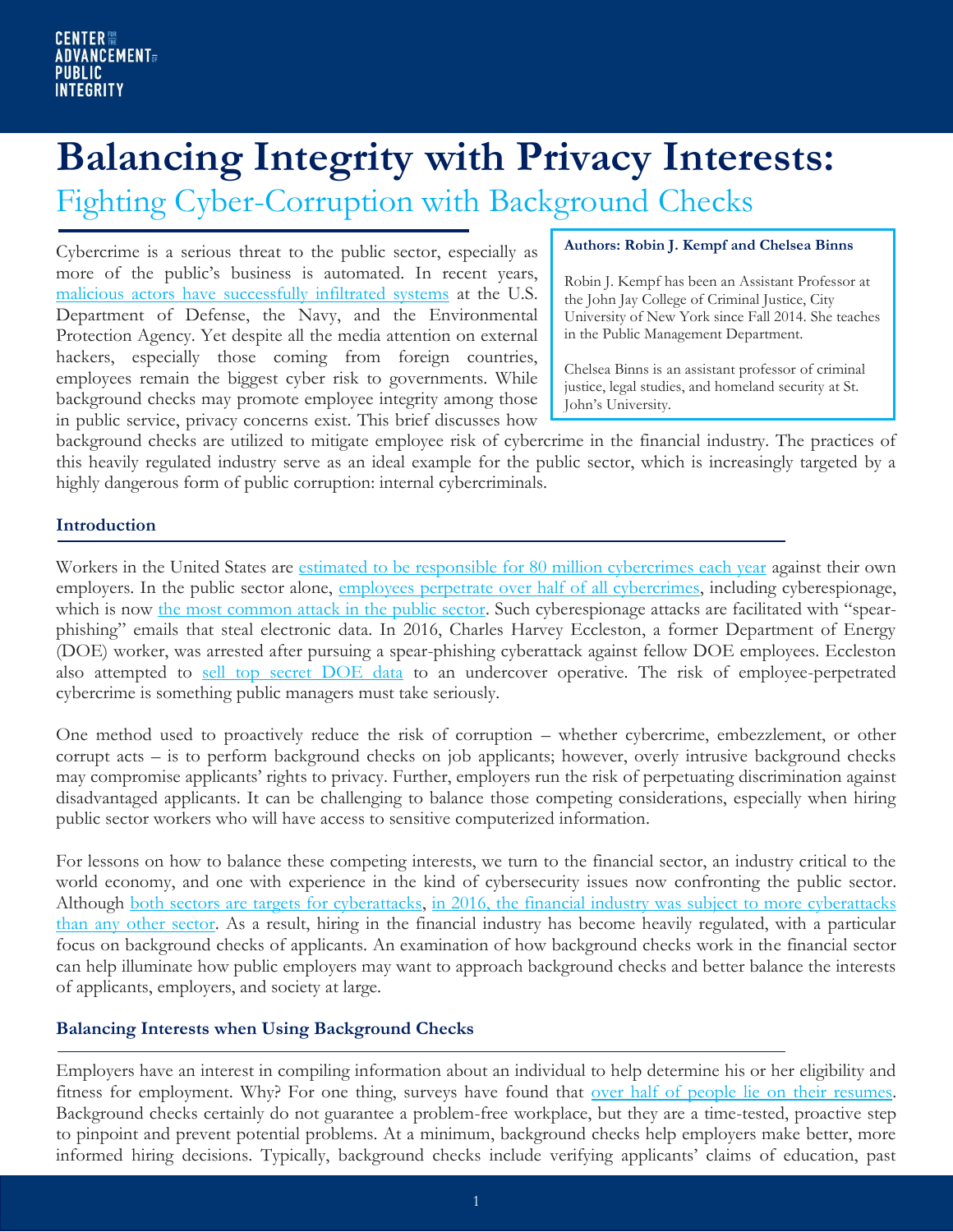employment, and military service. Yet, more extensive processes may explore items of an applicant's past which could shed light on his or her character or potential to commit a crime on the job. Studies have confirmed that criminal history is one of the strongest predictors of future bad acts.<sup>1,2,3</sup> As a result, a background check may include a [person's criminal history, along with past civil court cases, such as divorce and bankruptcy proceedings, or](https://www.napbs.com/resources/about-screening)  [relevant regulatory and licensing requirements and any past violations thereof.](https://www.napbs.com/resources/about-screening)

In the United States, background checks are generally legal and widespread. Some types of jobs, such as those in which employees work with vulnerable populations, require background checks by law, but one study found that 96 percent of organizations in all sectors use some minimal type of background check as an investigative tool whether required or not.<sup>4</sup> Generally, [the decision to conduct a background check is up to the employer.](http://jandonline.org/article/S2212-2672(16)00102-7/fulltext)

While an important component of the background check is a criminal history search, such searches are not always conducted. According to the Society of Human Resource Management (SHRM),  $73\%$  of employers conduct a criminal check on applicants.

[Private sector employers are highly incentivized to perform criminal checks to avoid legal liability for negligent](http://onlinelibrary.wiley.com/doi/10.1111/basr.12074/abstract)  [hiring or retention.](http://onlinelibrary.wiley.com/doi/10.1111/basr.12074/abstract) In fact, [avoiding liability](https://www.shrm.org/hr-today/trends-and-forecasting/research-and-surveys/Pages/criminalbackgroundcheck.aspx) is the justification most employers use for conducting criminal history checks on job candidates. Yet the extensiveness of these background checks has limits. Courts have stated employers must demonstrate that the information collected in a background check is [directly related to the](http://jandonline.org/article/S2212-2672(16)00102-7/fulltext)  [responsibilities of the position and consistent with a business necessity.](http://jandonline.org/article/S2212-2672(16)00102-7/fulltext)

On the other hand, job applicants, like all individuals, have an interest in keeping their personal affairs private. In fact, the Fourth Amendment to the U.S. Constitution provides individuals with a right to privacy in their personal information. In a world of ubiquitous social media usage and easy access to information online, privacy can be harder to protect than ever; yet, ideally, job applicants should be judged based on their professional qualifications, rather than on their private backgrounds unrelated to the job needs.

In 2016, the financial industry was subject to more cyberattacks than any other sector.

Also problematic is the fact that over-zealous background checks may compromise other societal priorities. Scholars and practitioners suggest that background checks may provide a pretext for discrimination based on [class,](http://harvardcrcl.org/wp-content/uploads/2009/06/HLC105.pdf) [race and ethnicity,](https://litigation-essentials.lexisnexis.com/webcd/app?action=DocumentDisplay&crawlid=1&doctype=cite&docid=25+S.+Cal.+Interdis.+L.J.+395&srctype=smi&srcid=3B15&key=c013ac787d8840896854942252936d52) or [gender identity.](https://harvardlawreview.org/2013/04/eeoc-affirms-protections-for-transgender-employees-ae-macy-v-holder-no-0120120821-2012-wl-1435995-e-e-o-c-apr-20-2012/) As such, background checks are limited by the [constitutional and legal protections on applicants' privacy](http://digitalcommons.ilr.cornell.edu/lawfirms/62/),

which are enforced by [common law torts or civil rights suits.](https://www.americanbar.org/publications/gp_solo/2012/november_december2012privacyandconfidentiality/to_snoop_or_not_privacy_rights_applicants_potential_employees.html) Under Title VII of the Civil Rights Act of 1964, employers are prohibited from treating similarly qualified applicants differently because of their race, natural origin, or other protected characteristic. If discrimination based on criminal record has a disparate impact on protected classes, the employer must show the exclusions are [job related and consistent with business necessity.](https://www.eeoc.gov/eeoc/publications/background_checks_employers.cfm) The EEOC provides [guidance](https://www.eeoc.gov/laws/practices/inquiries_arrest_conviction.cfm) for all industries on how criminal records are to be utilized by employers to prevent discrimination.

Additional laws provide applicants with more protections. Under [federal law,](http://digitalcommons.ilr.cornell.edu/lawfirms/62/) employees and applicants have the right to be informed before an employer asks any third party to perform a background check on them (although the employee or applicant need not be informed if the employer performs the check). Also, several local and state [jurisdictions](https://www.nytimes.com/2015/03/01/business/out-of-trouble-but-criminal-records-keep-men-out-of-work.html?_r=0) have decided that asking applicants to check a box on a job application indicating a past criminal conviction may unfairly stigmatize ex-offenders trying to reintegrate into society. For this reason, many jurisdictions have passed ["Ban the Box"](http://harvardcrcl.org/wp-content/uploads/2009/06/HLC105.pdf) laws to limit how employers can ask about applicants' criminal records. Specifically, [government employers are encouraged to reserve the criminal history check until the end of the application process,](https://www.nytimes.com/2016/04/29/us/politics/criminal-history-job-applicants-prisoners-background-check.html) to avoid inadvertent discrimination.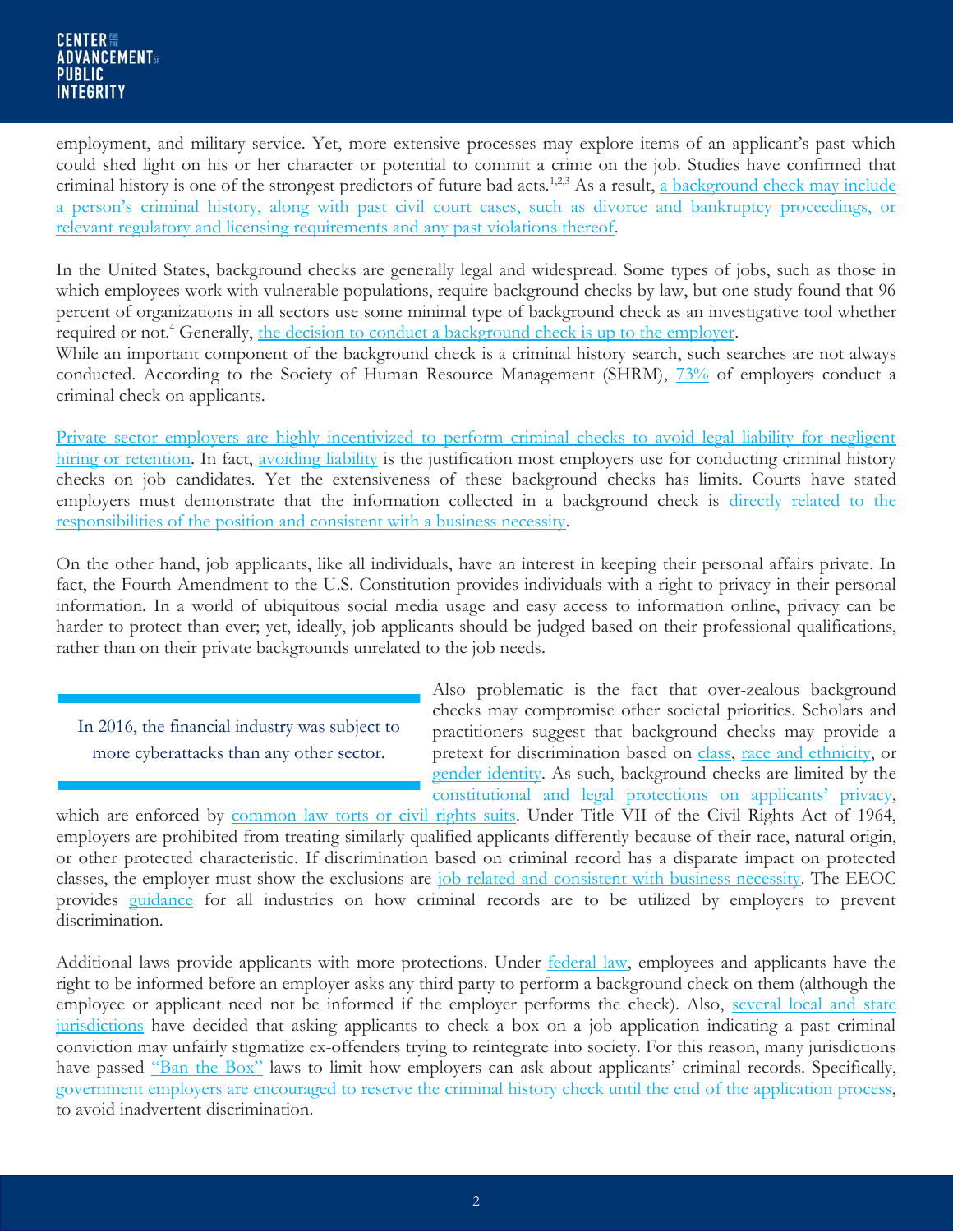In the public sector, the background check process is inconsistent. In the federal government, a basic criminal [history check is always included in the hiring process.](https://www.shrm.org/resourcesandtools/hr-topics/talent-acquisition/pages/2017-employment-screening-trends.aspx) However, the federal government recently instituted a "Ban [the Box](https://www.shrm.org/resourcesandtools/hr-topics/talent-acquisition/pages/2017-employment-screening-trends.aspx)" rule requiring all federal employers to ignore the results of that research until later in the hiring process. At the state and local level, a "[fragmented patchwork of laws](https://www.shrm.org/resourcesandtools/hr-topics/talent-acquisition/pages/2017-employment-screening-trends.aspx)" exists concerning the use of criminal background checks.

Given this complicated legal landscape, how do public employers balance their need to prevent internal cybercrime with applicants' rights to privacy? Reference to the financial industry provides lessons about how the public sector might approach the use of background checks in the hiring process.

#### **Background Checks in the United States Financial Industry**

Applicants in the financial industry are [legally subject to heightened scrutiny,](http://www.ponemon.org/blog/2015-cost-of-cyber-crime-united-states) because of their fiduciary responsibilities and potential to inflict widespread economic harm. Evidence has also demonstrated that [applicants](https://www.shrm.org/resourcesandtools/tools-and-samples/toolkits/pages/conductingbackgroundinvestigations.aspx)  [in this industry often lie on their resumes.](https://www.shrm.org/resourcesandtools/tools-and-samples/toolkits/pages/conductingbackgroundinvestigations.aspx) Regulators specifically [require financial industry employers to consider](https://www.sifma.org/issues/legal,-compliance-and-administration/criminal-and-credit-background-check-restrictions/overview/)  [the criminal background](https://www.sifma.org/issues/legal,-compliance-and-administration/criminal-and-credit-background-check-restrictions/overview/) of employees during the hiring process. The stringent background checks in this industry allow employers to preemptively reject potential workers who may pose cybersecurity threats. Employee privacy is considered secondary to this mission. As a result, this industry has been made [exempt](http://www.jdsupra.com/legalnews/impact-of-ban-the-box-legislation-on-f-61990/) from "Ban the Box" laws.

Several laws, regulations, and universal practices, summarized in the following table, govern the background check process. The table illustrates two significant elements to hiring in the financial industry. First, background checks are required for all applicants. Second, several types of past crimes provide a complete bar to employment to many types of finance jobs: dishonesty, breach of trust, money laundering, drugs, or other financial crimes.

| <b>Applicable Law or Regulation</b>                                                                         | Twith the Background Officer Bawo in the Cio, I manefast mutuati<br>Requirement                                                                                                                                                                                                                                                                                                                                                                                                                                 |
|-------------------------------------------------------------------------------------------------------------|-----------------------------------------------------------------------------------------------------------------------------------------------------------------------------------------------------------------------------------------------------------------------------------------------------------------------------------------------------------------------------------------------------------------------------------------------------------------------------------------------------------------|
| Federal Deposit Insurance (FDI)<br>Act, Section 19                                                          | FDIC-insured depository institutions may not hire individuals who have been<br>convicted of criminal offenses involving dishonesty, breach of trust, money<br>laundering, or drugs without the prior written consent of the FDIC.                                                                                                                                                                                                                                                                               |
| Financial Industry Regulatory<br>Authority (FINRA) Rule 3110(e)                                             | FINRA-member securities broker-dealers "shall ascertain by investigation, the<br>good character, business reputation, qualifications and experience of an<br>applicant before the member applies to register that applicant with FINRA."<br>Under the rule, for new hires, firms must conduct a search of "reasonably<br>available public records" to include criminal history, bankruptcy, civil litigation,<br>liens and business records.                                                                    |
| Gramm-Leach-Bliley Act<br>(GLBA), also known as the<br><b>Finance Services Modernization</b><br>Act of 1999 | "Financial institutions," which are companies that offer financial products or<br>services such as loans, investment advice, or insurance, conduct "pre-hire risk<br>assessments" of applicants for positions that have access to "consumer<br>information."                                                                                                                                                                                                                                                    |
| Secure and Fair Enforcement for<br>Mortgage Licensing Act of 2008<br>(SAFE Act)                             | SAFE Act employers, i.e., state-licensed mortgage loan originators, are required<br>to conduct a credit background check on applicants for the position of loan<br>officers. SAFE Act employers must also submit applicant fingerprints to the<br>FBI for a criminal background check. A license will not be granted to<br>applicants who have been convicted of a financial crime, such as fraud, theft, or<br>bribery, including those using technology in a manner that would be considered<br>a cybercrime. |

#### **Table A: Background Check Laws in the U.S. Financial Industry**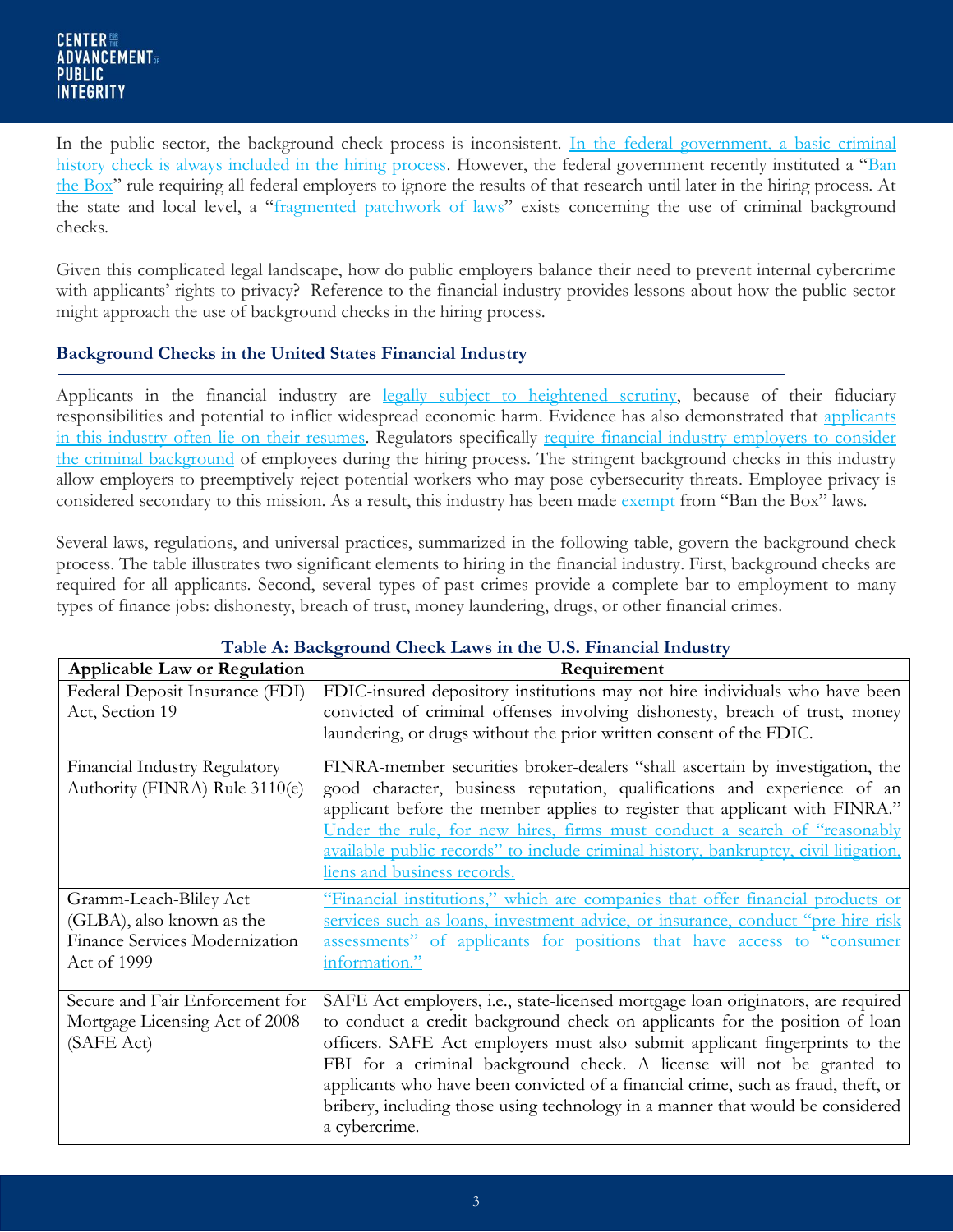#### **What Public Managers Can Learn from the Financial Industry**

There are two practical lessons offered by the financial industry's approach to background checks, which can be considered by the public sector to balance the interest of the applicants and also address risks of employee cybercrime.

First, while the public sector wants to avoid discriminatory practices as a model employer, it also needs to recognize the heightened risk of cybercrime, which suggest greater scrutiny of applicants who want to work with computerized data. The public sector is lagging behind the financial industry in this way. The identification in job descriptions of the extent to which an employee will be required access to data is the first step in determining what should be added to the hiring process.

Second, unlike in the public sector, the background check process in the financial industry is highly regulated and is consistently applied. This consistency is favorable to the applicant, employer, and society. The regulations set expectations for the applicant, which apply regardless of where an applicant resides. The disqualifying crimes are set forth in writing and can be reviewed by all. Candidates who do not meet certain criteria can decline to apply, preventing embarrassment, which also saves the employer from interviewing unsuitable candidates. This regularized approach would serve public managers who are hiring for positions that deal with sensitive data.

Although a comprehensive legislative model utilized in the financial industry is unlikely to be imposed in the public sector, especially in a uniform manner on the state and local levels, public sector managers should voluntarily consider implementing a more vigorous and consistent background check process as is used in the financial industry. This should at a minimum include:

- Recognizing which positions require access to sensitive electronic data
- Identifying the types of criminal conduct, such as fraud or misuse of technology, that would disqualify a candidate from being hired for those positions
- Assigning an individual who will not make the hiring decision or supervise the position to collect the background information and only pass on information that might disqualify the individual

Ultimately, with careful thought and execution, the interests of all parties can be served in a hiring process that includes a thorough background check. In this way, applicants' rights to privacy will be protected as will the public's data.

#### **References:**

[https://resources.sei.cmu.edu/asset\\_files/SpecialReport/2012\\_003\\_001\\_28137.pdf](https://resources.sei.cmu.edu/asset_files/SpecialReport/2012_003_001_28137.pdf)

<sup>4</sup>Brody, R. G. (2010). Beyond the basic background check: Hiring the "right" employees. *Management Research Review*, *33*(3), 210-223. Retrieved from

<sup>1</sup> Gendreau, P., Little, T., & Goggin, C. (1996). A meta-analysis of the predictors of adult offender recidivism: What works! *Criminology, 34*(4), 575–608. Retrieved from <http://onlinelibrary.wiley.com/doi/10.1111/j.1745-9125.1996.tb01220.x/abstract>ions.

<sup>2</sup> Cummings, A., Lewellen, T., McIntire, D., Moore, A. P., & Trzeciak, R. (2012). *Insider threat study: Illicit cyber activity involving fraud in the US financial services sector* (No. CMU/SEI-2012-SR-004). Carnegie-Mellon University Software Engineering Institute. Retrieved from

<sup>&</sup>lt;sup>3</sup> Kowalski, E., Cappelli, D., & Moore, A. (2008). Insider threat study: Illicit cyber activity in the information technology and telecommunications sector. Carnegie-Mellon University Software Engineering Institute. Retrieved fro[m https://resources.sei.cmu.edu/asset\\_files/WhitePaper/2008\\_019\\_001\\_52266.pdf](https://resources.sei.cmu.edu/asset_files/WhitePaper/2008_019_001_52266.pdf)

[http://www.emeraldinsight.com/doi/abs/10.1108/01409171011030372;](http://www.emeraldinsight.com/doi/abs/10.1108/01409171011030372) Clifford, W. (1976). *Crime control in Japan*. Aero Publishers Inc., US; Komiya, N. (1999). A cultural study of the low crime rate in Japan. *British Journal of Criminology*, *39*(3), 369-390. Retrieved fro[m https://academic.oup.com/bjc/article-lookup/doi/10.1093/bjc/39.3.369;](https://academic.oup.com/bjc/article-lookup/doi/10.1093/bjc/39.3.369)  Braithwaite, J. (2014). Crime in Asia: Toward a better future. *Asian Journal of Criminology*, *9*(1), 65-75. Retrieved fro[m https://link.springer.com/article/10.1007/s11417-013-](https://link.springer.com/article/10.1007/s11417-013-9176-0) [9176-0](https://link.springer.com/article/10.1007/s11417-013-9176-0)